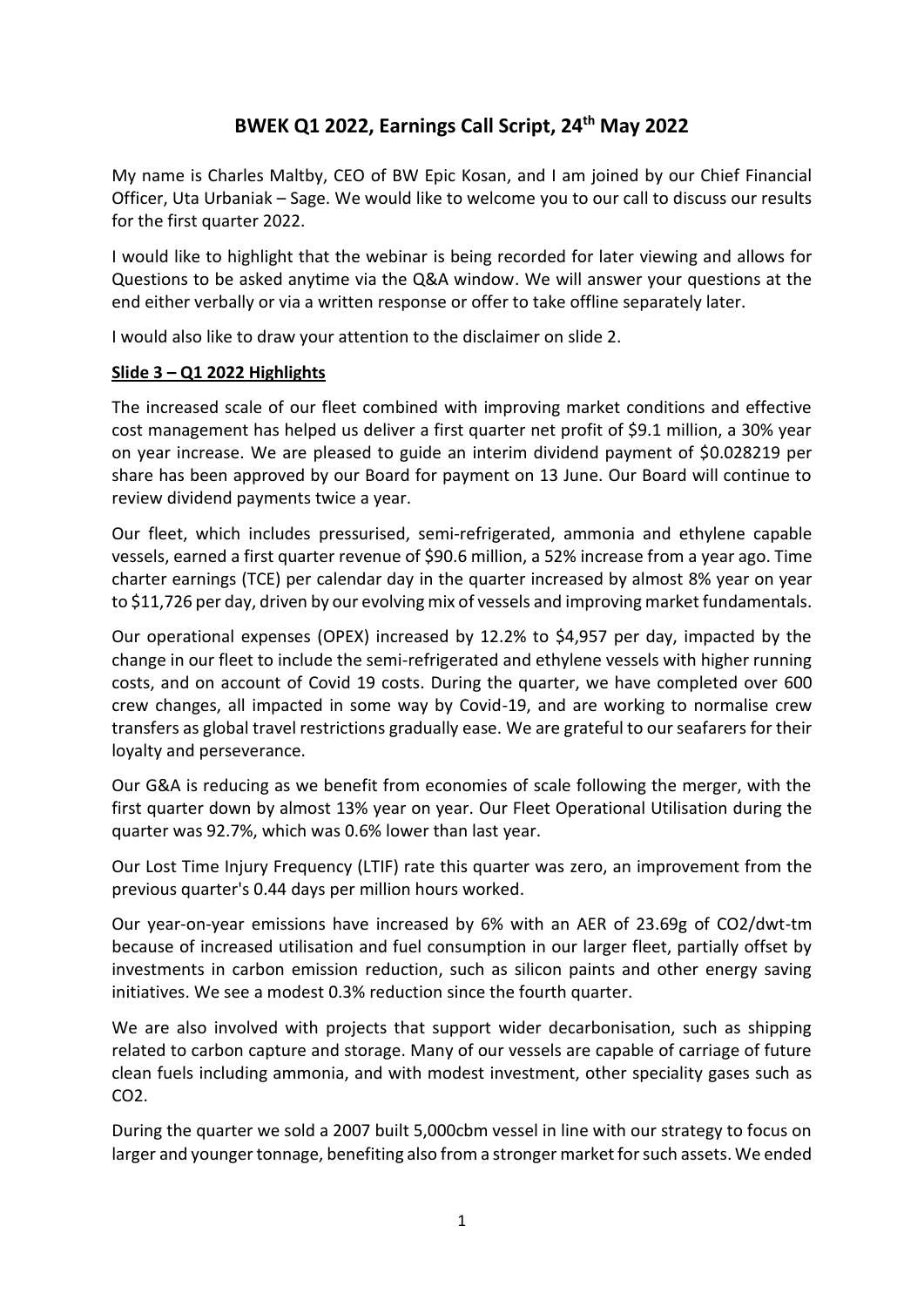the quarter with 76 vessels in our fleet. Our strategy remains to focus on the LPG, petrochemicals, and speciality gases sector, grow the average size of our fleet and maintain an attractive average age.

We are monitoring the conflict in Ukraine and implementing measures to minimize the impact on our staff, operations, and financial results. None of our vessels are currently chartered to or owned by Russian companies or trade in Russia or Ukraine.

## **Slide 4 – BW Epic Kosan at a Glance**

BW Epic Kosan operates a world-leading fleet of 76 vessels (as of the end of Q1) ranging in size from three to 12,000 cubic metres, in the pressurised, semi-ref and ethylene capable shipping sectors. We aim to deliver to our customers the best solution for their transportation needs, along with exceptional service and operational standards. "Zero Harm" drives our safety culture and commitment to operating without accidents and achieving our environmental goals.

Our organisation has significant commercial and technical capability across pressurised, semirefrigerated, refrigerated gas and petrochemical transportation, and the flexibility and capability to meet our customers' needs around the world.

This operational and technical experience is enabling us to work alongside industry partners to not only reduce emissions, but to also explore projects that support wider decarbonisation, such as shipping related to carbon capture and storage (CCS).

LPG remains a primary cargo for which we are an integral part of the supply chain – both for distribution over the last mile or regionally around the globe, primarily into domestic or residential markets, typically for use as a cleaner energy in cooking and heating. We are also actively involved in the transportation of petrochemicals like ethylene, propylene, butadiene and VCM.

The Company is headquartered in Singapore, with Copenhagen as a regional office alongside offices in London, Manila, and Tokyo.

#### **Slide 5 – Vessel Supply**

Turning to vessel supply. BW Epic Kosan has pressurised, semi-refrigerated and ethylene capable vessels as part of our fleet.

There are a total of 347 pressure vessels (non-Chinese flagged over 3,000cbm) on the water which includes five newbuilds that delivered during the quarter. The international pressure vessel order book has seven more newbuilds scheduled to be delivered in 2022, seven in 2023 and two in 2024, a total of 112,000cbm. This represents a 6.2% increase in the existing 1.82 million cbm fleet capacity.

There are two 7,500cbm CO2/LPG carrier newbuilds scheduled for delivery in 2024 which are being specifically built for a Carbon Capture Utilisation and Storage (CCUS) project in North-West Europe.

Looking now at the semi-ref and ethylene capable sectors. There are no vessels for 2022, and three vessels which are scheduled for delivery in 2023. This newbuild capacity of 15,000cbm equates to a 3.0% increase in existing semi-ref fleet capacity. There are three 7,200cbm dual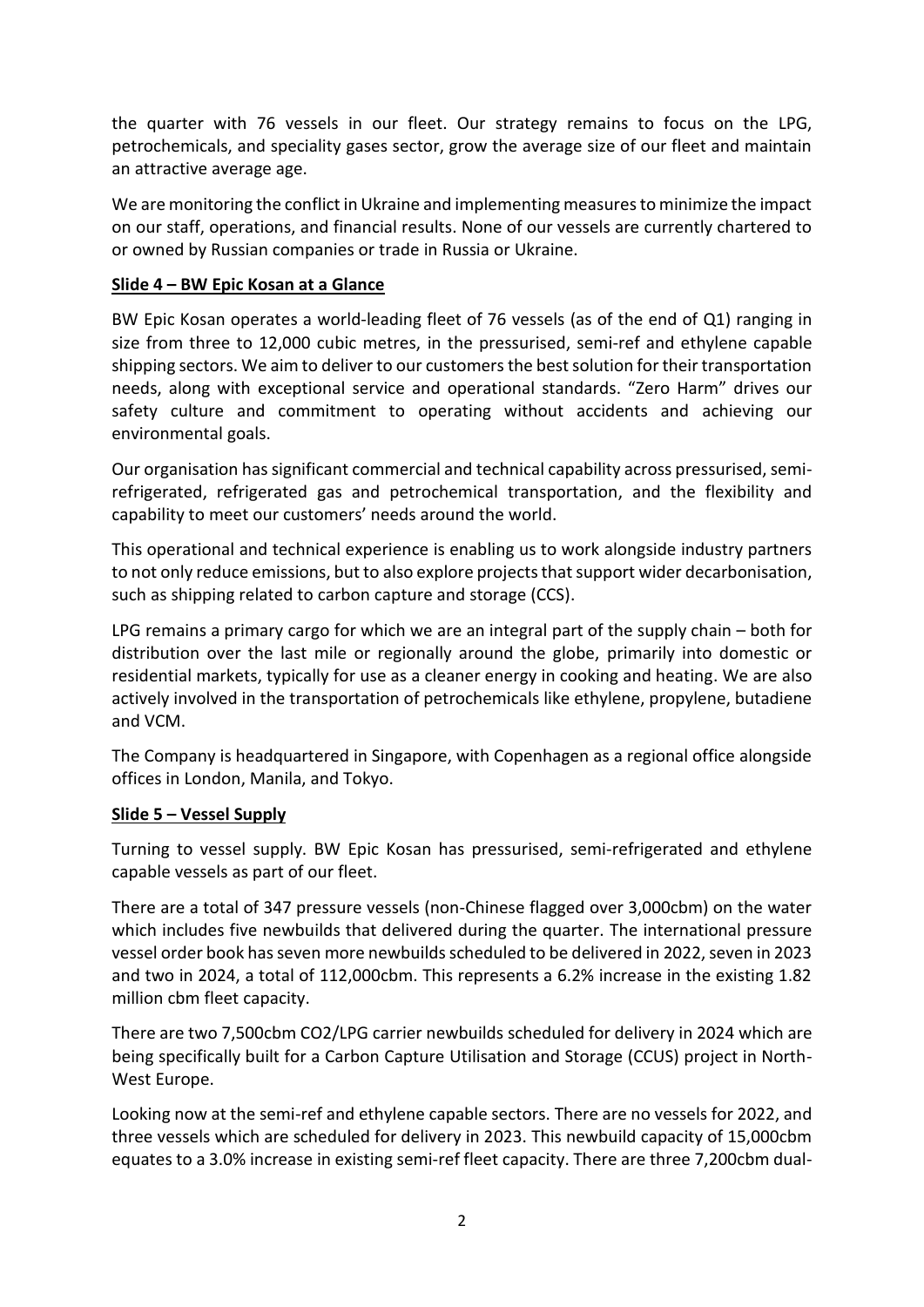fuel ethylene vessels under order for delivery in 2024, which represents a 2.3% increase in existing fleet capacity.

The newbuild orderbook must be measured in the context of the potential scrapping pool. In the international pressure fleet today, there are 17 ships totalling approximately 60,000cbm that are aged 30 years and older - these potential scrapping candidates represent 3.3% of existing fleet capacity which offsets some of the newbuild fleet capacity growth. In the similar size segment, there are six non-ethylene semi-ref vessels and three ethylene vessels that are aged 30 years and older equivalent to 3.2% of existing fleet capacity.

To summarise for the combined smaller gas carrier sectors, our expectations are for 2.2% and 2.4% net fleet growth in capacity before any further scrapping in 2022 and 2023 respectively.

## **Slide 6 – Global Demand**

The LPG trade has remained robust despite high energy and feedstock prices and supply disruptions. Drewry's latest research has revised upwards sea-borne LPG trade in 2021, with an estimated increase year on year of 5.4% to 112.5 million tonnes, with a related 9.5% growth in tonne-mile demand. In 2022, a further 3.7% increase to 116.7 million tonnes and a related 4.2% growth in tonne-mile demand is expected. Similarly, the global seaborne olefins trade (that is petrochemicals such as ethylene, propylene, butadiene and VCM) is expected to have increased to approximately 16.1 million tonnes in 2021, equivalent to a year-on-year gain of 6.5%, with a further 1.4% gain expected in 2022.

In Asia, the main demand for LPG comes from China, India, Japan, and South Korea, who together imported over 16 million tonnes in the first quarter of 2022, up by almost 9% yoy. China's LPG demand is driven by its petrochemical sector with producers favouring LPG over naphtha. US cargoes now account for over 35% of total Chinese imports. Indian LPG imports on the other hand are driven by demand from residential users and the retail sector and have risen by 3.7% yoy.

## **Slide 7 – Smaller Gas carrier Demand – LPG & Petrochemicals**

LPG exports from the USA on smaller gas carriers reduced by 3% quarter-on-quarter with the Caribbean and Central American countries accounting for 97% of these exports. In the East, LPG imports into Bangladesh remained flat compared to the previous quarter but gained almost 30% yoy. Imports into Sri Lanka were impacted by the country's economic crisis volumes dropped 20% qoq and 38% yoy. China's ethylene and propylene imports in the first quarter were lower by 12% qoq. The Covid breakout and associated lockdowns in China created supply disruptions and impacted demand, whilst low margins impacted petrochemical production. Propylene tonnes from Far East Asia to Europe declined in the first quarter due to Asian propylene plant maintenance. Looking ahead, supply of propylene in Asia is expected to increase with new plants coming on-line which will offer long haul trading opportunities to the West.

## **Slide 8 – 12 Month Time Charter Market**

The overall supply demand fundamentals have resulted in firmer freight market levels. Quarter on quarter there have been gains across all sectors, +12 to +13% for the 5,000cbm and smaller pressure vessels, and +5 to +7% for the larger 7500-11,000cbm pressure vessels,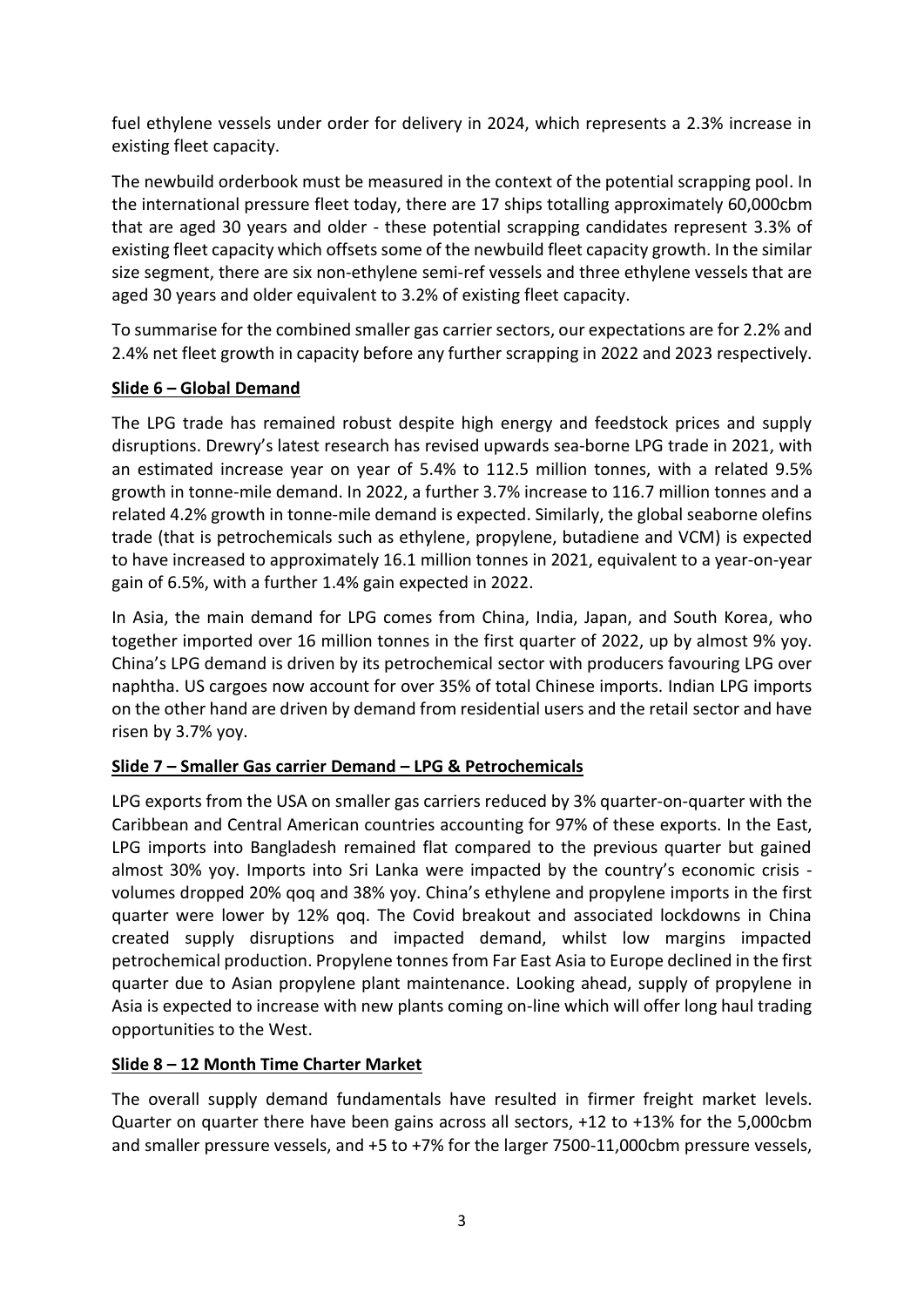and +2% for the Ethylene 8,250cbm sector. The Pr 11,000 cbm and Ethylene 8,250 cbm vessels remain below long-term average levels, with supply and demand fundamentals supporting further improvement.

## **Slide 9 – BW Epic Kosan Gas Operations – Geographical and Commodity Diversity**

Our business is globally diversified – we have 9 vessels operating in the Americas, 41 in the Europe/Middle East/Africa (EMEA) belt and 26 in Asia.

In the first quarter, BW Epic Kosan averaged nearly 6 (5.8) loading operations every day across our fleet, loading 1.4 million tonnes, and was involved in 1,131 cargo operations in 198 different ports. Our cargo mix is split about 47%/53% between LPG and petrochemicals such as ethylene, propylene, butadiene and VCM, and one vessel entering the growing trade in ammonia. This diversity in geography and commodity has widened with the formation of BW Epic Kosan, and provides options for our fleet, and relative stability in our earnings floor.

### **Slide 10 – BW Epic Kosan as an integral part of the global LPG supply chain**

Ship-to-ship (or STS) operations are an important part of our global business. During the first quarter of 2022, our vessels carried out 81 STS operations, which is equivalent to almost one STS operation every day, and 7% of our global cargo operations. Developing economies with high LPG demand growth rates are often constrained by infrastructure, shallow waterways, and limited storage facilities, thus the use of our vessels to complete the last mile delivery from larger tonnage such as VLGC's make the pressurised ship an important part of the supply chain. In Asia, we also continue to provide LPG fuelling supply operations for the increasing number of LPG dual-fuel VLGC vessels.

#### **Slide 11 – Operating Metrics**

We ended the quarter with 68 core vessels with a total capacity of 488,141 cbm and an average size and age of 7,179 cbm and 12 years, respectively. We also have 8 additional vessels with a total capacity of 66,157 cbm under our commercial management. We continue to fine tune our fleet, to focus on modern larger vessels. When it comes to the trading of our vessels, we are keen to work alongside customers over the long-term, and offer flexibility between time charters, voyage charters, contracts of affreightment ('COA') and spot contracts.

During the first quarter, the fleet traded under time charter for 66.2% of total voyage days compared to 64.1% a year ago, and COA days for 8.3% of total voyage days compared to 6.8% a year ago.

During the first quarter, the fleet experienced 297 technical off-hire days, which included five planned dry-docks and 46 days incurred facilitating crew transfers and other delays related to Covid-19 counter measures, such as deviation to a port where transfers are possible, waiting time for quarantine and test results, port process and connecting flights. For the quarter, this resulted in fleet availability of 95.2% and an operational utilisation of 92.7%.

I would now like to hand the call over to Uta to step through our financials. Uta: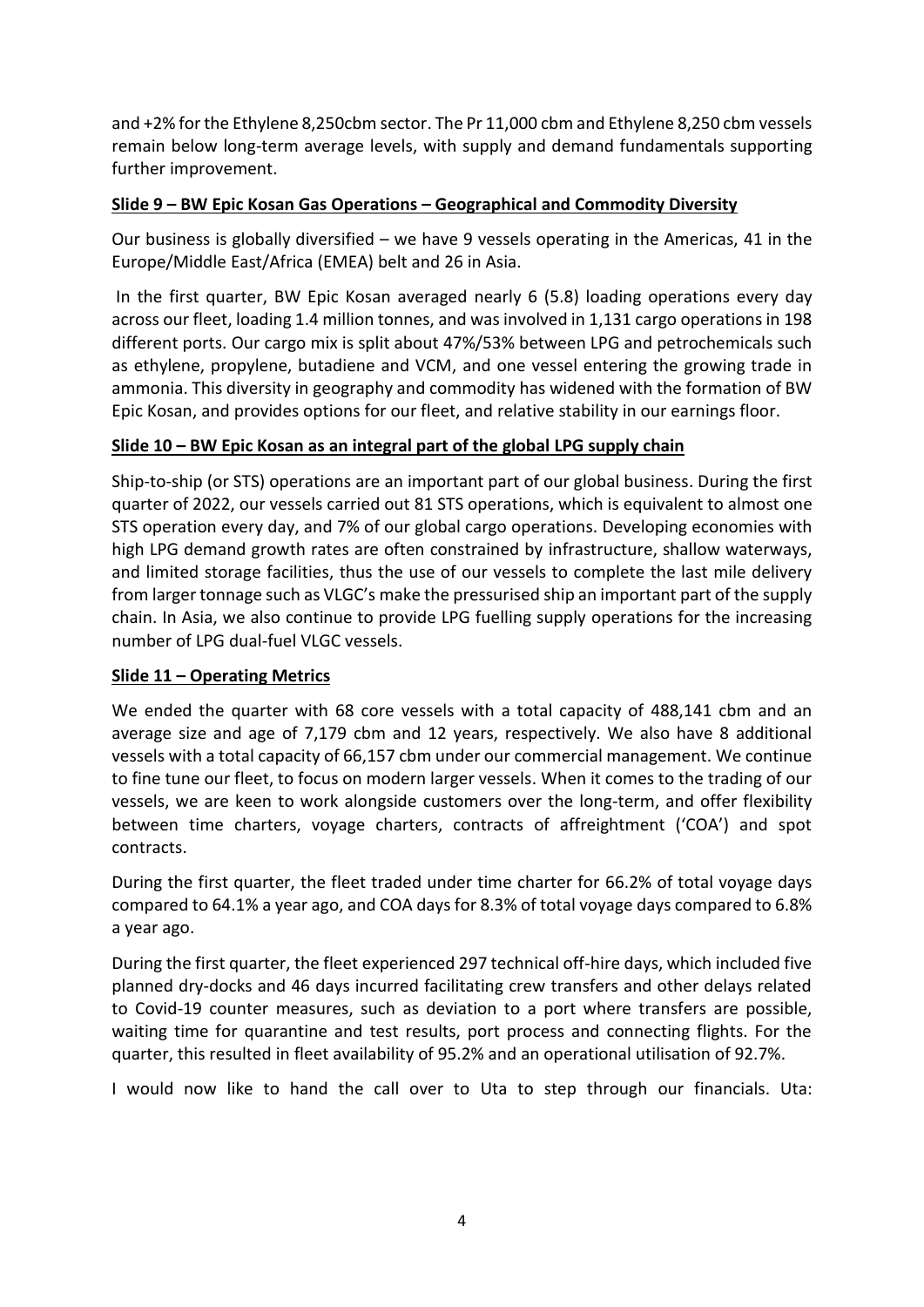### **Slide 12 – P&L**

Thank you, Charles.

Before I provide a summary of our Q1 results, I wanted to highlight that we changed our accounting standard from US GAAP to IFRS with effect from 1 January 2022 to simplify our processes and reduce compliance costs. The numbers for Q1 2021 are re-classified to conform to IFRS presentation.

Starting with our P&L: In Q1 2022, we generated TCE revenues of 72 million dollars compared to the 50 million dollars we recorded in Q1 2021. The increase is a result of our increased fleet calendar days by 33.6%. Our TCE earnings per calendar day were 11.726 dollars, 7.5% up from the 10,912 dollars we achieved in Q1 2021. The increase is reflecting improved markets and the higher earnings generated by semi-refrigerated and ethylene vessels.

Vessel operating expenses increased from 19.9 million dollars to 27.8 million year over year, reflecting the increased fleet calendar days and higher cost of running semi-refrigerated and ethylene vessels. Opex were also impacted by Covid-related expenses of 1.2 million dollars.

Vessel operating expenses per calendar day increased from 4,418 dollars to 4,957 dollars year over year due to higher cost of running different ship types as just discussed. They were down by 8.5% from Q4 last year.

Charter-in costs decreased from 4.8 million dollars to 2.6 million dollars year over year due to the re-delivery of non-core chartered-in ships over the period. As of  $31<sup>st</sup>$  March, we had ten ships on inward charter arrangements, three on a bareboat basis and seven on time-charter basis.

G+A expenses for the first quarter increased from 5.9 million to 7.3 million year over year, due to an increase in the number of employees and incremental office lease and integration costs related to the business combination that completed in March last year. On a per calendar day basis, they decreased by 12.8% to 1,053 dollars year over year.

Finance expenses increased from 3.9million to 4.8 million year over year due to increased debt across our larger fleet following the business combination with Lauritzen Kosan and the acquisition of three further vessels later in 2021.

As of the quarter end, we had interest rate swaps in place for 273 million dollars at a weighted average interest rate of 1.14%, covering 75% of our bank debt in an environment with rising interest rates.

We achieved an EBITDA of 33.3 million dollars and a record Net Profit of \$9.1 million for the quarter. This translates into an ROE of 8% on an annualised basis.

## **Slide 13 – Balance Sheet**

The book value of the fleet at period end is 847 million dollars, 56 million below latest broker valuations. We sold a 2007 built 5,000cbm vessel in March 2022 without any material impact on the Company's future earnings.